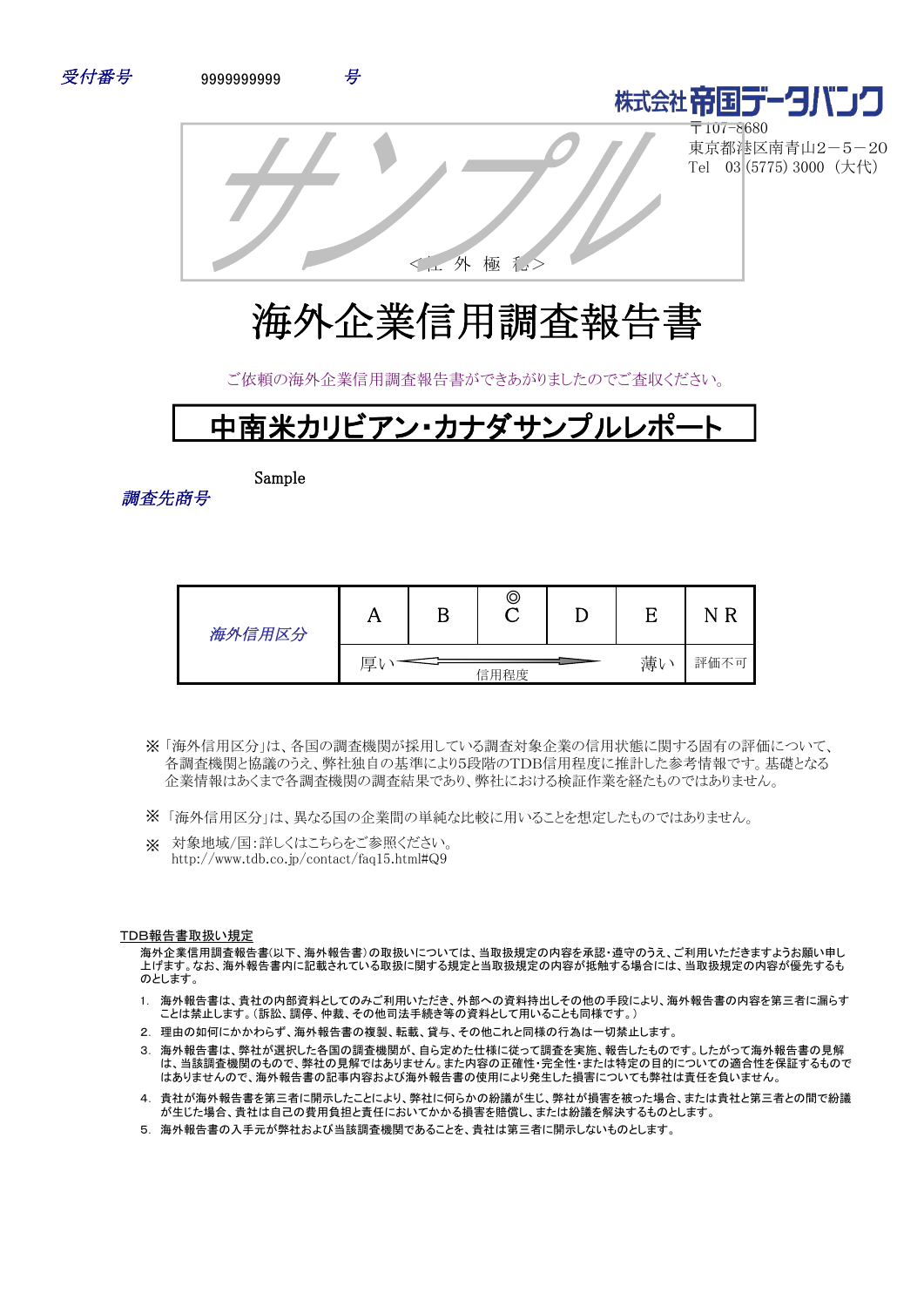# REFERENCE: 00000000000 DATE: 20XX-XX-XX

| <b>REQUIRED CREDIT</b> | <b>VISED CREDIT</b><br>AD | WG.<br>RA |
|------------------------|---------------------------|-----------|
| JM<br>$\Lambda$        | USE<br>UU(<br>UUU         |           |

# **Comments on the rating:**

A Credit line may be considered

**GEOPOLITICS - MEXICO POLITICAL DATA ECONOMIC DATA** Form of Government: Republic Economic Risk: Low Currency:  $1$  USD =  $21.54$  MXN Branch Situation: Stable

### **IDENTIFICATION**

| Ordered as:                    | XXXXX CV                                             |
|--------------------------------|------------------------------------------------------|
| Address in the order:          | XXXXXXXXXXXXXXXXXX                                   |
| Comments on data supplied:     | Complete legal name below                            |
| Legal Name:                    | XXXXXXXXXXXX CV                                      |
| Legal Address:                 | XXXXXXXXXXXXXXXXXXXXXX                               |
| Post Code:                     | 11000                                                |
| Postal Town:                   | XXXXX City                                           |
| Country:                       | <b>MX</b>                                            |
| <b>Location Status:</b>        | Headquarters, Legal Address                          |
| <b>Operative Address:</b>      | XXXXXXXXXXXXXXXXXXXXXXX                              |
| Post Code:                     | 11000                                                |
| Postal Town                    | XXXXX City                                           |
| Country:                       | <b>MX</b>                                            |
| RFC:                           | CM11111111111                                        |
| Legal Form:                    | Sociedad Anonima de Capital Variable                 |
| Telephone:                     | $+(00)$ 00 0000-0000                                 |
| Fax:                           | $+(00)$ 00 0000-0000                                 |
| Email:                         | XXXXXXXXXX.com.xx - XXXXXXXX.XXX@XXXX.com.xx         |
| Website:                       | http://www.xxxx.com.xx/ - http://www.xxxx.cc/        |
| Date Created(yyyy-mm-dd):      | $19XX-XX-XX$                                         |
| Date Incorporated(yyyy-mm-dd): | $19XX-XX-XX$                                         |
| Managers:                      | Mr. XXXXXXXXX, President                             |
| Capital:                       | <b>XXXXXXX</b><br><b>MXN</b>                         |
| Staff:                         | XX XXX employee(s)                                   |
| Activity:                      | Manufacture and commercialization of home appliances |
| SIC Code:                      | 1111                                                 |
|                                |                                                      |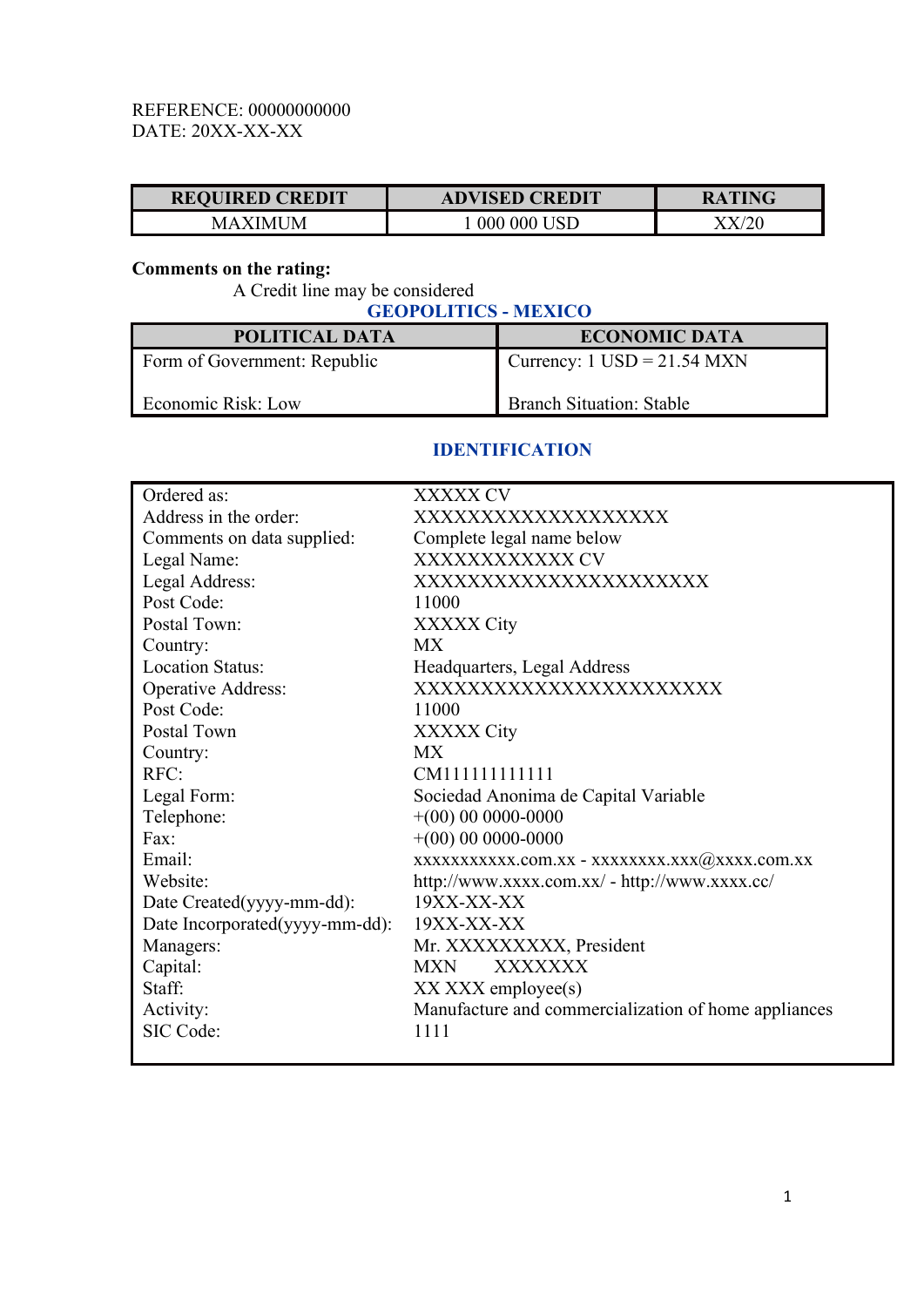### **BANKS**

*Name of the Bank* : XXXX *Location* : XXXX *Account Number* : Confidential *Source(s)* : Private Source *Comments* : This information could not be verified

*Name of the Bank* : XXXX *Location* : XXXX *Account Number* : Confidential *Source(s)* : Private Source *Comments* : This information could not be verified

#### **BUSINESS**

#### **HISTORY:**

The company was founded in 19XX by XXXX XXXX XXXX in XXXX. The US industrial giant XXXX used to owns a XX% interest in Mabe.

Press release: Xxxxx, Xxxxx XX, 20XX

XXXX XXXX Co. has agreed to sell its home appliance business to XXXX XXXX Co Ltd for \$X.X billion in cash, the companies said on Friday.

The decision comes weeks after XXXX XXXX abandoned a \$X.X billion deal with XXXX XXXX after months of opposition from antitrust regulators.

Haier will continue to use the XX Appliances brand and maintain its headquarters in XXXX, XXXX, alongside its current management team, the companies said.

The transaction includes XXs XX.X percent stake in XXXX, a XXXX appliance firm that has operated a joint venture and has had an outsourcing relationship with XXXX Appliances for XX years, XXXX said.

The agreement, so far the largest by XXXX Group, will be subject to usual communications to the regulator in XXXX and antitrust approvals in the XXXX XXXX, XXXX, said a person authorized to speak on behalf of XXXX.

The transaction will also have to be approved by the shareholders of XXXX KKR and Haier, who together hold XX.X percent of the firm, the source said.

XXXX Group has a XX percent stake in XXXX and a limited presence in the XXXX, so the acquisition would complement its existing range of products and operations, the source added.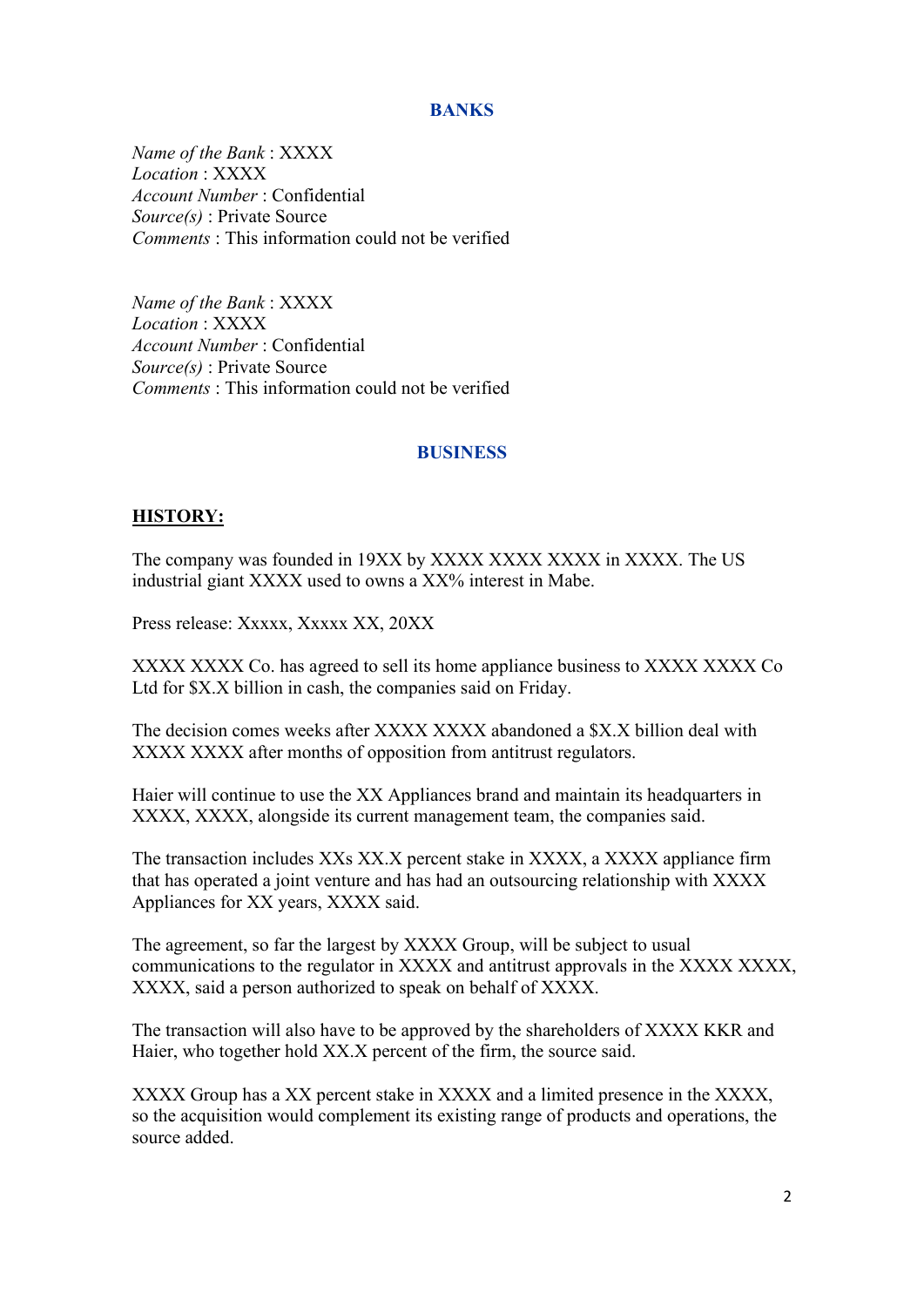# **PRINCIPAL ACTIVITY:**

Manufacture and commercialization of home appliances.

Source(s): Private

### **Products/Services description:**

XXXX XXXX. de C.V. manufactures and sells ranges, refrigerators, dryers, and washing machines in XXXX, XXXX, South and XXXX XXXX, and internationally.

Its certain that XXXX XXX is the largest producer of appliances in XXXX. The home appliance maker operates more than a dozen production facilities in XXXX and throughout XXXX XXXX.

It also has operations in XXXX. The company designs, manufactures, and distributes stoves, refrigerators, and washers and dryers under the brands XX, Easy, XXXX, and XXXX. XXXX commands nearly half of the total large appliance market share in Mexico and exports its products to more than XX countries worldwide.

Total sales were distributed as follows: refrigeration XX%, cooking ranges XX%, laundry  $XX\%$ , and global products  $X\%$ .

The company also distributes built-in ovens and hoods, water coolers, dryers, dishwashers, and microwave ovens and related parts and components.

Source(s): Private

**Sales are:**

Wholesale

### **Brands:**

XXXX XXXX XXXX XXXX

Source(s): Private

**The company imports from** China, India, Italy, South Korea, USA, Canada, Taiwan, Brazil, Japan, Spain, etc.

**The company exports to** America.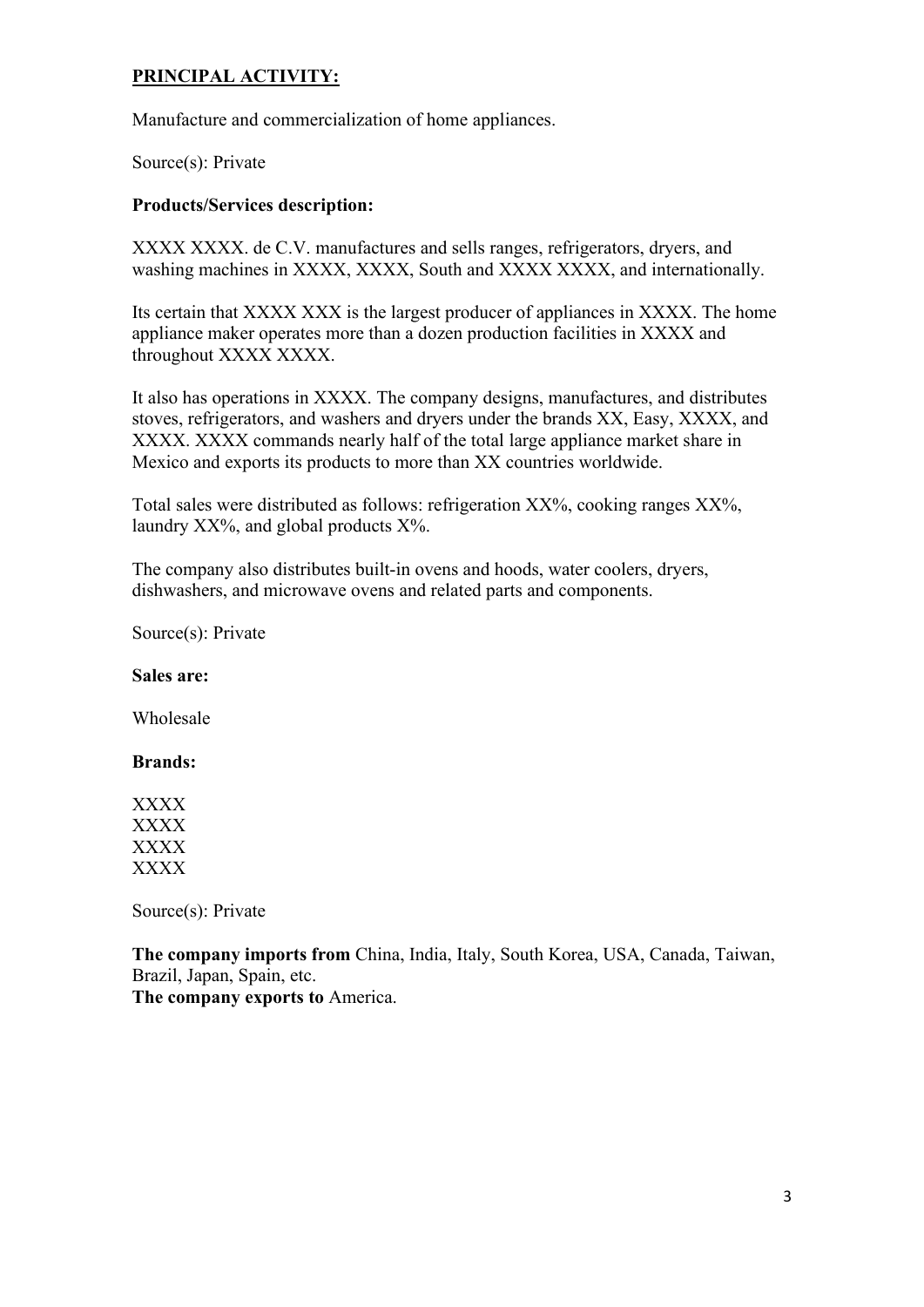### **Operations area:**

National International Local

# **CLIENTS**

### **Transaction style:**

Business-to-business(B2B)

**Name:** XXXX XXXX SAS **Country:** Colombia

**Name:** XXXX XXXX SA **Country:** Argentina

**Comments on clients:** Retailers and resellers in XXXX and internationally.

Source(s): Private

### **SUPPLIERS**

**Supplier's Name:** XXXX XXXX PRIVATE LIMITED **Country:** India **Supplier's Name:** XXXX XXXX BVBA **Country:** Belgium **Supplier's Name:** XXXX XXXX SRL **Country:** Italy **Supplier's Name:** XXXX SPA **Country:** Italy **Supplier's Name:** XXXX XXXX SA **Country:** Colombia **Telephone:** +(00) 000 000-0000 **Additional Comments:** Our calls were not answered.

**Supplier's Name:** XXXX XXXX XXXX XXXX XXXX XXXX CO.LTD **Country:** China **Supplier's Name:** XXXX XXXX XXXX SA **Country:** Spain **Supplier's Name:** XXXX XXXX CO., LIMITED **Country:** Hong Kong **Supplier's Name:** XXXX XXXX SRL **Country:** Italy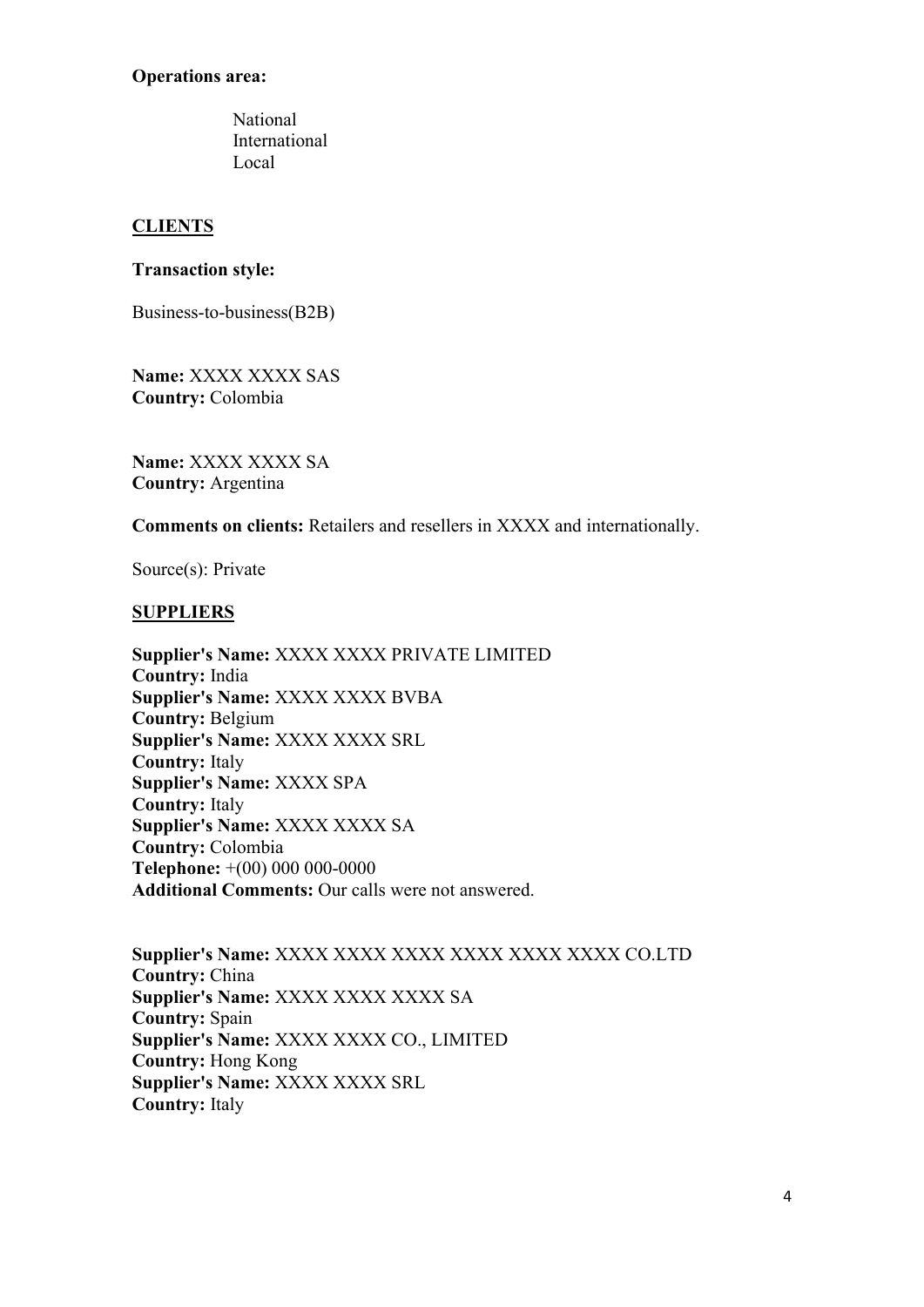# **Payments are :** regular **Competitors:** XXXX (owner of the XXXX brand, among others), along with XXXX, XXXX, XXXX, and XXXX.

Source(s): Private

#### **Staff**

Consolidated: XX XXX Non consolidated: XX XXX

#### **Source(s):**

Private Source

**Comments on staff:** The amount of employees could not be verified. We obtained an estimate using third sources.

### **LOCATION**

**Headquarters:** XXXX XXXX XXXX, XXXX XXXX XXXX **The property is:** Owned

**Comments on location:** The administrative office and operations of the company can be found at the above-listed address.

Source(s): Private

**Number of branches:** XX

**Comments:** The company has XX manufacturing plants in XXXX some of the locations are:

XXXXXXX XXXXXXXXXXXXX XXXXXXXXX XXXXX XXXXX XXXX XX

It has not been possible to confirm this information with the company through direct interview.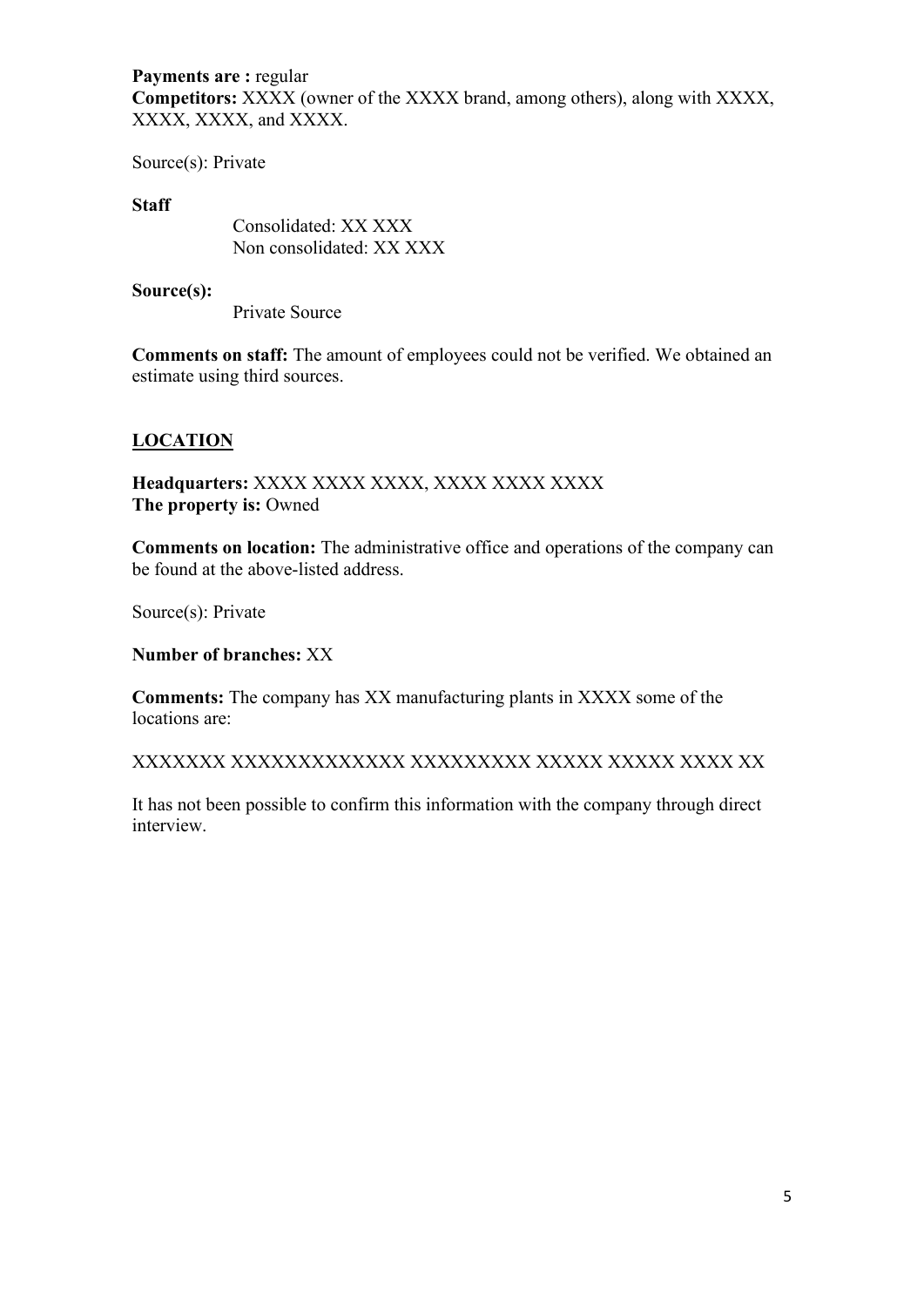### **SHAREHOLDERS - MANAGER - RELATED COMPANIES**

### **Listed at the stock exchange:** NO

#### **Capital:**

Shares and capital are not available.

### **SHAREHOLDERS/PARENT COMPANY(IES)**

**Name:** XXXX Co., Ltd. **Country:** China **Percentage:** XX.XX% **Stock Exchange:** 000000 **Ticker:** XXX

**Additional Comments:** XXXX Co., Ltd. (formerly known as XXXX Co., Ltd.) was established on April XX, 19XX. XXXX is a company limited by shares established by raising funds from targeted sources based on a reorganization of the original XXXX XXXX factory.

Address: XXXX XXXX XXXX XXXX XXXX Telephone: +00 (0)000 00000000 http://xxxx-xxxx.xxxx.com/

Main Shareholder.

It has not been possible to confirm this information with the company through direct interview.

#### **Source(s):**

Private Source

*Notice that the information on shareholders is not publicly accessible through official sources in this country. The information listed above has been gathered through third party sources.*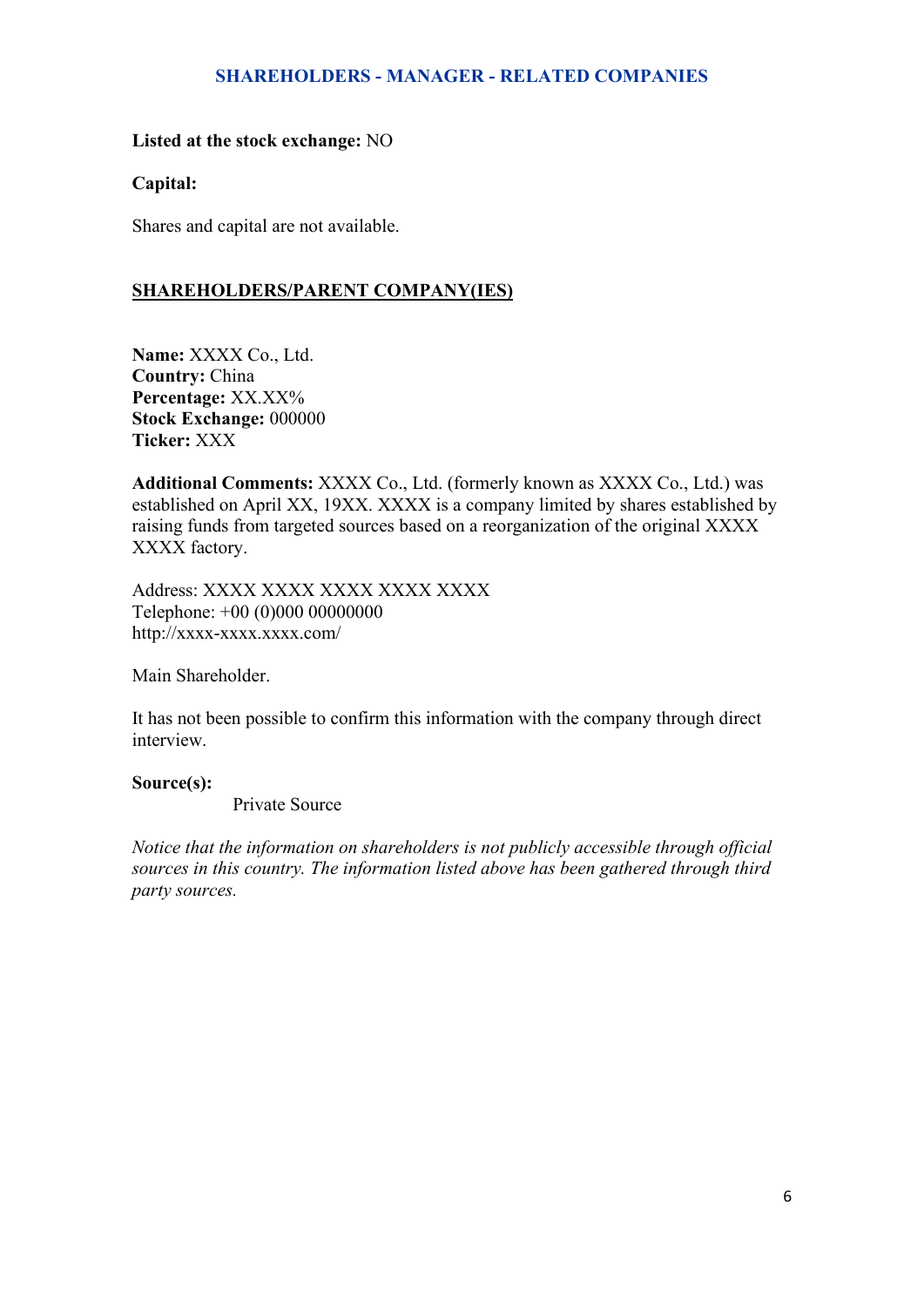## **MANAGEMENT**

**Name:** Mr. XXXX **Position:** President

**Name:** Mr. XXXX **Position:** Financial Vice President

**Name:** Mr. XXXX **Position:** Operations Vice President

**Name:** Mr. XXXX **Position:** Commercial Vice President

**Name:** Ms. XXXX **Position:** Treasury & Investors Relations Jr. Manager

**Name:** Mr. XXXX **Position:** Executive Vice President and CFO

**Name:** Ms. XXXX **Position:** Purchasing Manager

**Name:** Mr. XXXX **Position:** Corporate Treasury Manager

**Name:** Mr. XXXX **Position:** Finance Director

**Additional Comments:** It has not been possible to confirm this information with the company through direct interview.

**Source(s):**

Private Source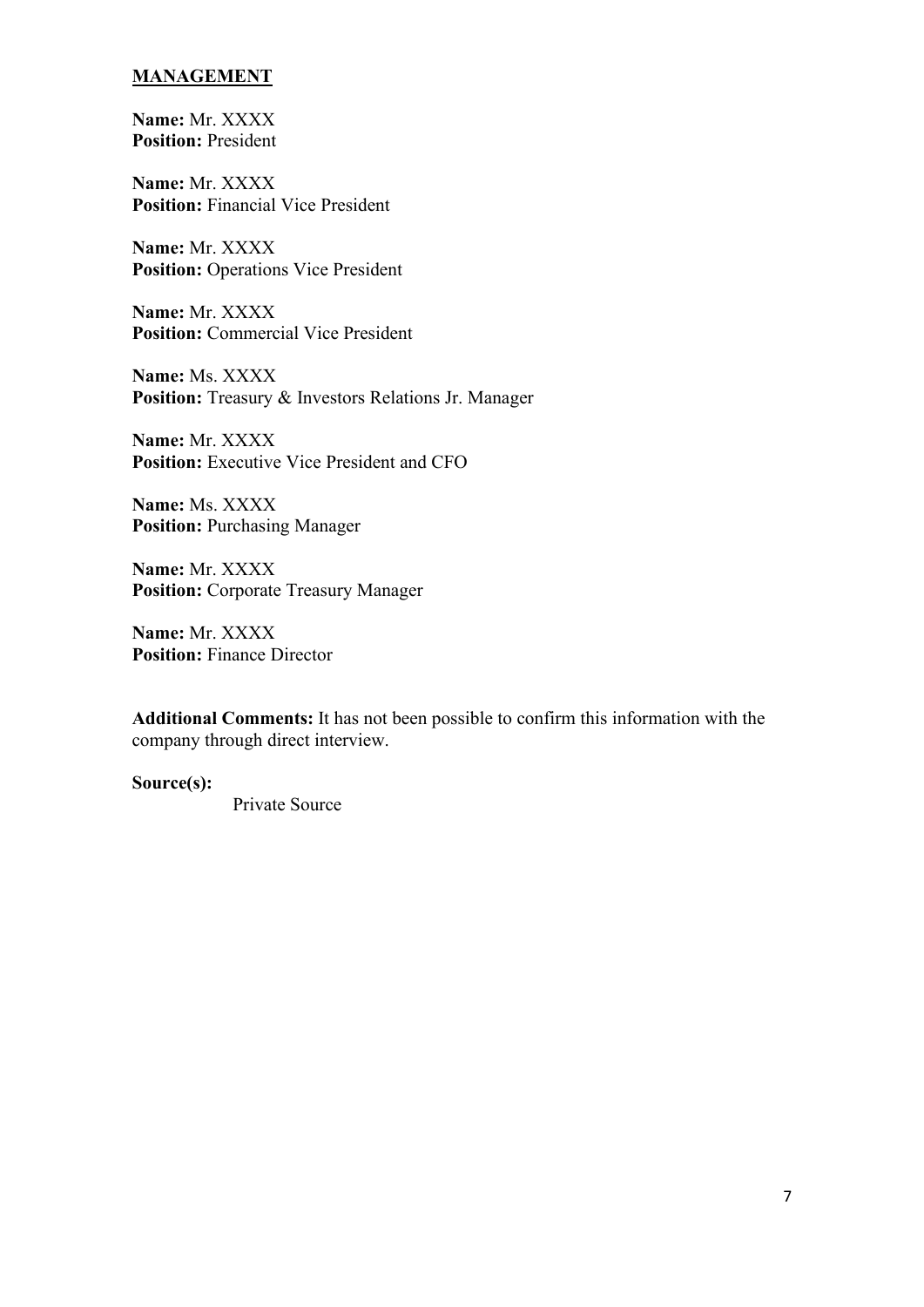# **RELATED COMPANIES:**

Some subsidiaries are:

XXXX. de C.V. XXX SAS XXXX XXXX SA XXXX XXXX C.V.

Some related companies belonging to XXXX XXXX Co., Ltd.:

XXXX XXXX Co., Ltd. (XXXX) XXXX XXXX Corp., Ltd. (XXXX) Among others.

Source(s): Private

It has not been possible to confirm this information with the company through direct interview.

# **FINANCIALS - LEGAL RECORDS**

**Type of company:** Private

Please find enclosed the financial statements.

**Financial data obtained from:** Private Source

**Contact:** Our phone calls were not answered

**Comments on the financial data:** The financial statements (expressed in millions of USD) of the company were obtained from a private source.

The other years were obtained from previous reports (private sources).

Please also find enclosed the 20XX financial statements (expressed in RMB and obtained from a publicly accessible source) of the parent company XXXXXXX XXXX., Ltd., as reference.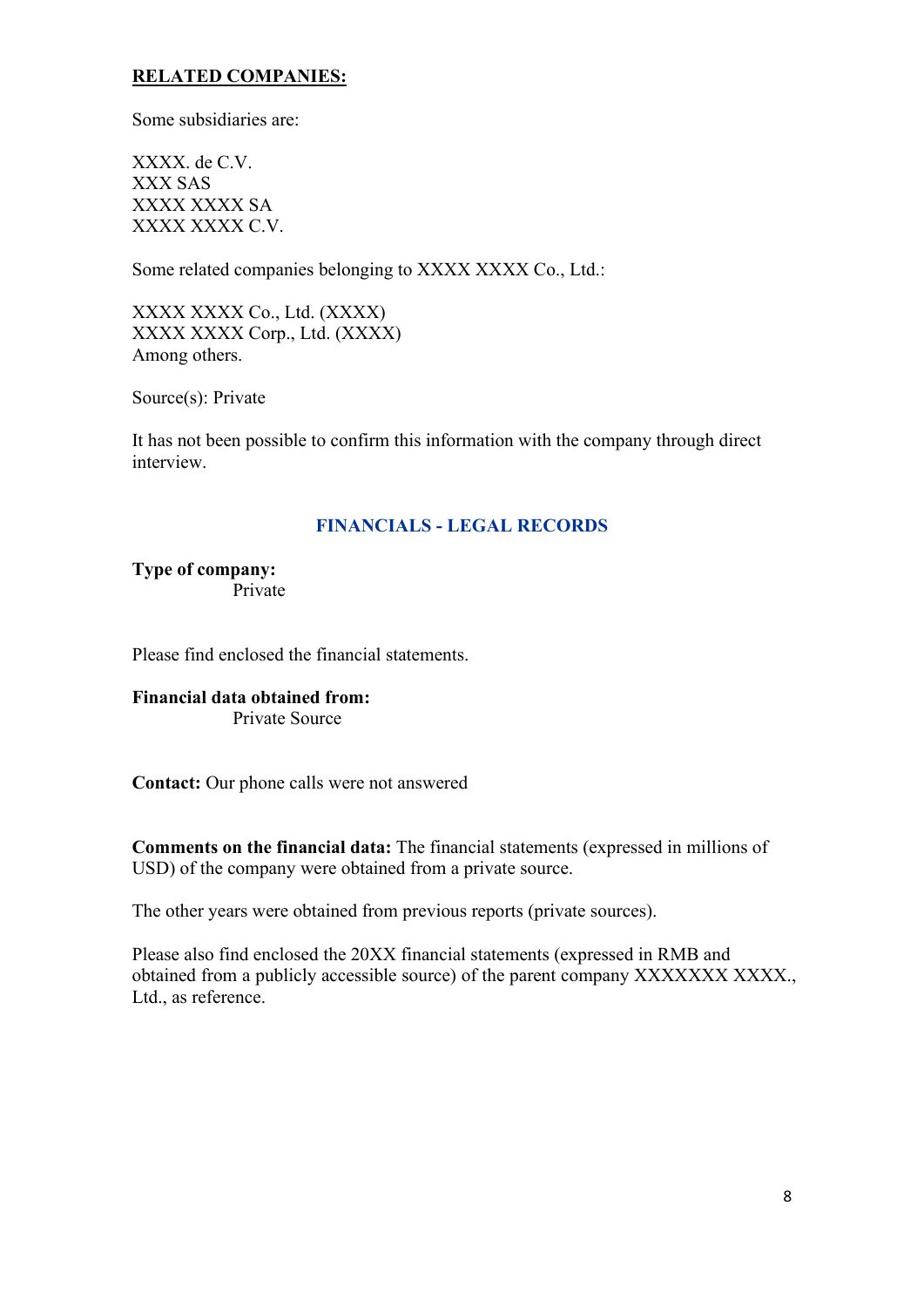| <b>DATE</b>  | 2019           | 2018           | 2017       | 2016           | 2015           |
|--------------|----------------|----------------|------------|----------------|----------------|
| Currency     | <b>USD</b>     | <b>USD</b>     | <b>USD</b> | <b>USD</b>     | <b>USD</b>     |
| Revenue      |                |                |            |                |                |
| Operating    |                |                |            |                |                |
| Income       |                |                |            |                |                |
| Net Income   |                |                |            |                |                |
| Current      |                |                |            |                |                |
| Assets       |                |                |            |                |                |
| Non-Curren   |                |                |            |                |                |
| t Assets     |                |                |            |                |                |
| Total assets |                |                |            |                |                |
| <b>Bank</b>  |                |                |            |                |                |
| Liabilities  |                |                |            |                |                |
| Current      |                |                |            |                |                |
| Liabilities  |                |                |            |                |                |
| Long Term    |                |                |            |                |                |
| Liabilities  |                |                |            |                |                |
| Total        |                |                |            |                |                |
| liabilities  |                |                |            |                |                |
| Net worth    |                |                |            |                |                |
| The cash     | medium         | medium         | medium     | medium         | normal         |
| flow is      |                |                |            |                |                |
| Nominal      | $\overline{a}$ | -              |            |                | $\overline{a}$ |
| Capital      |                |                |            |                |                |
| Working      |                |                |            |                |                |
| Capital      |                |                |            |                |                |
| Inventories  | $\overline{a}$ | $\overline{a}$ |            | $\overline{a}$ |                |
| Issued       |                |                |            |                |                |
| Capital      |                |                |            |                |                |

OFAC LIST<sup>1</sup> : NO

### **Bankruptcy:** NO **Lawsuit(s):** NO

Last annual report (dd-mm-yyyy): 31-12-20XX

**Additional Comments:** Target: XXXX XXXX, S.A. DE C.V.

Lawsuits: 0 records Agreements: 0 records Unpaid lawsuits / collections: 0 records Period: Since 19XX to date

Please note that legal information has been obtained through an official Public Information System issued by the Legal Courts of the XXXX XXXX, which contains lists of demands, agreements and newsletters.

<sup>1</sup>The Specially Designated Nationals (SDN) List, also known as OFAC LIST, is a publication of OFAC which lists individuals and organizations with whom United States citizens and permanent residents are prohibited from doing business.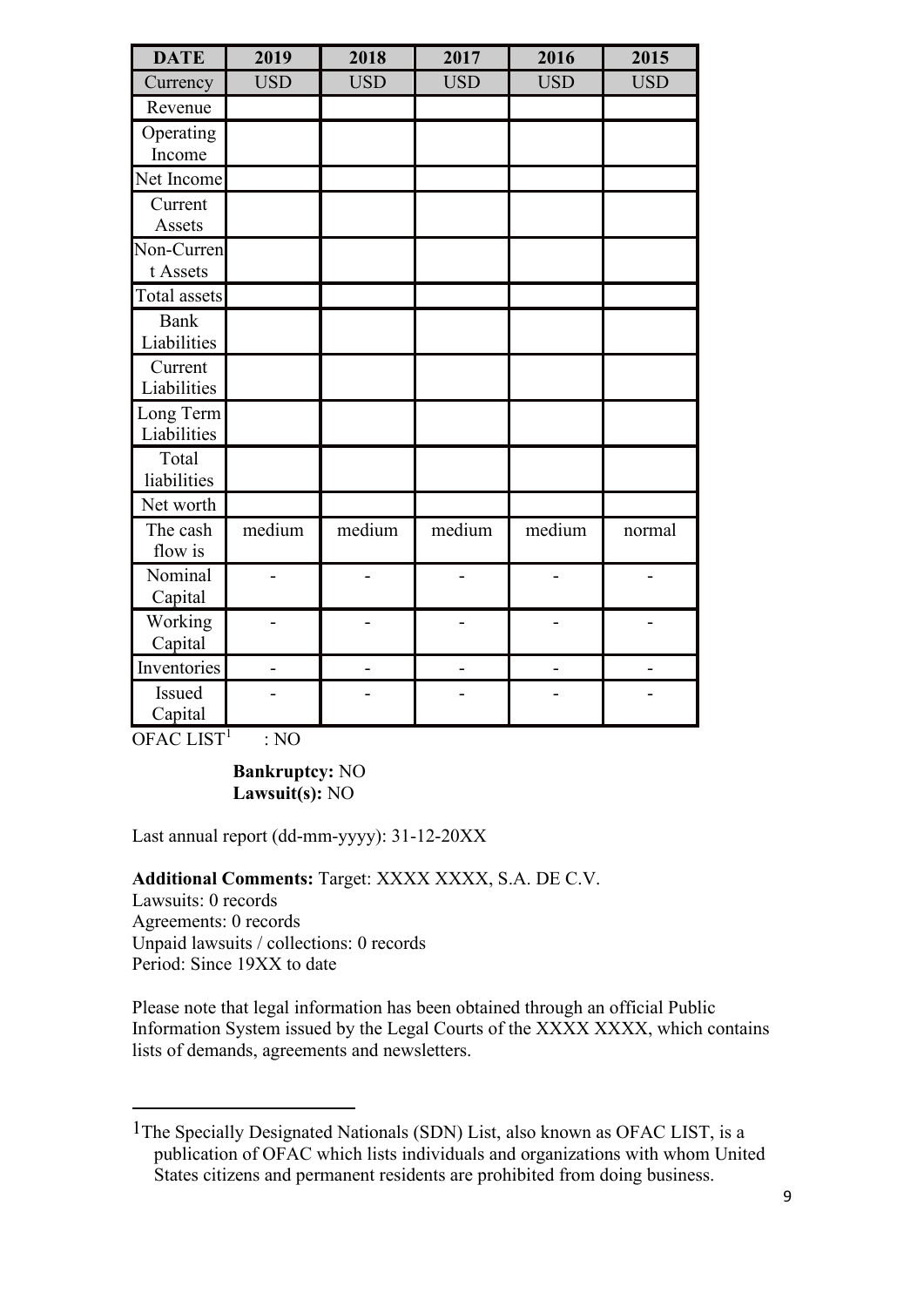#### **SUMMARY**

Local credit bureau gave a good credit rate.

**Status:** Active

**Operating Status:** Operating **Size:** Large - over 500 people **Experience:** Good (>10 years) **Group:** International **Trade references:** N.A. **Payments:** Regular **Profitability:** Correct **Indebtedness:** Controlled **Cash:** Medium **Legal Filings:** NO **General Overview:** Good

The company is a leading manufacturer and distributor of home appliances and related products; it is based in XXXX.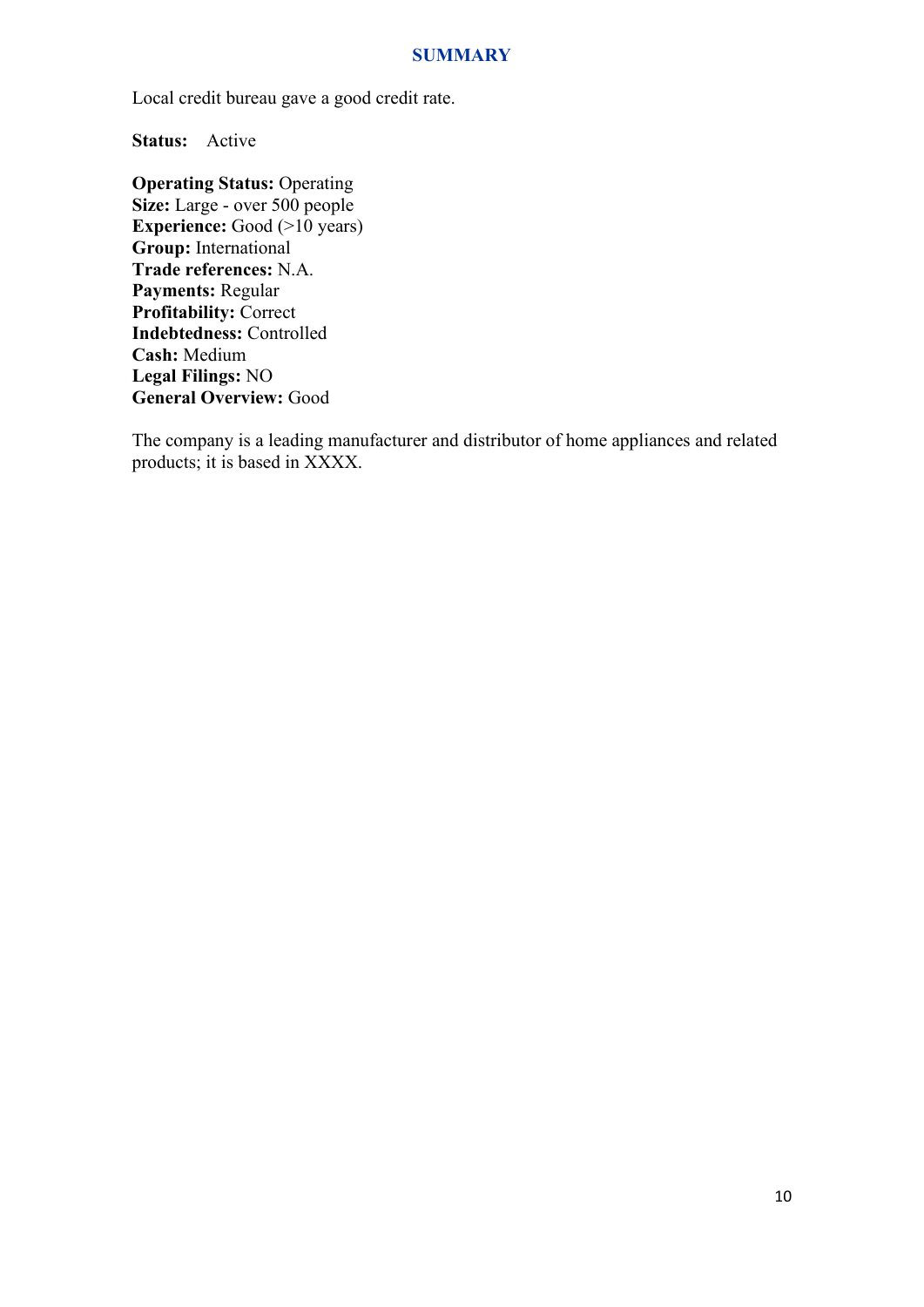Positive points:

- Legally active and in good standing
- It is well and long-established company
- It has several locations nationwide
- Large-sized business fully owned by a gigantic conglomerate that operates
- internationally
- Good income per employee for 20XX
- Correct profitability for 20XX
- It has related companies overseas

Negative points:

- We could not establish any contact with the company
- No contact could be made

Based in all the information gathered, we recommend a credit line of USD 1 000 000

Covid-19 response:

As we could not reach any member from the staff, it was not possible to ask our questions regarding their situation of the Covid-19 epidemic.

We could not gather any specific information on the company's situation regarding Covid19 Pandemic. It is believed that the industry has not been significantly affected.

As regards the COVID 19 epidemic and how it is affecting the companies in general, it should be noted that our current approach and credit opinion may change in the near future, as it is an evolving situation.

To fully secure the credit line granted, we suggest calling the parent company as a guarantor.

| <b>ADVISED CREDIT</b> | <b>RATING</b> |
|-----------------------|---------------|
| USD 1 000 000         |               |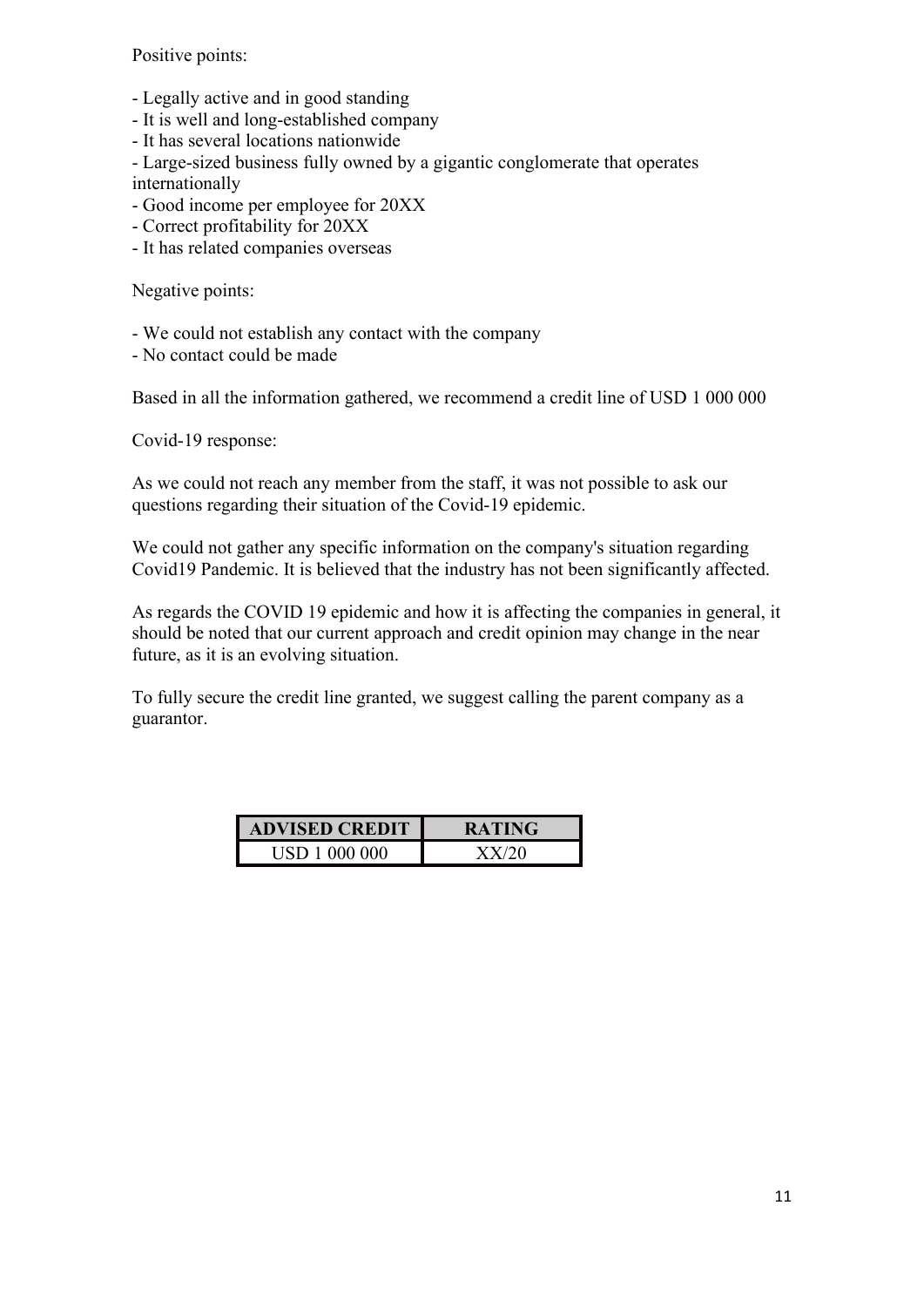# **APPENDIX**

**Name:** N.A. **Position:** N.A. **Cooperated:** NO **Comments/Data confirmed:** We called the phone numbers  $+(00)$  00 0000-0000 but nobody would answer our phone calls.

Therefore, we sent an email  $(xxxxx)(@xxxx.com.xx$ xxxxxxx.xxx@xxxx.com.xx) to Mr. XXXX XXXX (Executive Vice President and CFO) and Mr. XXXXXXXX (Finance Director) but so far we have not received any answer.

Information in the report has been obtained from local official registry and other third party sources.

The rating measures the risk. It is scaled from 0/20 to 20/20, 0 being the lowest grade (high risk) and 20/20 the highest (no risk). X/20 means a company that is not found and/or does not exist.

| <b>RATING:</b><br><b>GRADES FROM X TO</b><br>20 | <b>ASSOCIATED LEVEL OF</b><br><b>RISK</b> | <b>EXPLANATION</b>                                                                                                                                                                                                        |
|-------------------------------------------------|-------------------------------------------|---------------------------------------------------------------------------------------------------------------------------------------------------------------------------------------------------------------------------|
| $X$ or $O$                                      | Incompressible                            | The company no longer<br>exists: it is not incorporated<br>or registered with the<br>Secretary of State or the<br>company registrar, it is<br>declared inactive, it is<br>revoked, it merged into<br>another company, etc |
| $1 - 2 - 3$                                     | Incompressible                            | The company is in bankruptcy<br>or chapter 7.                                                                                                                                                                             |
| $4 - 5 - 6$                                     | Very high                                 | The company is entering in<br>Chapter 11, many incidents of<br>payments, major difficulties<br>with partners, bad financial<br>ratios.                                                                                    |
| 7                                               | High                                      | Weak financial and<br>commercial structure, many<br>irregularities of payments,<br>bad reputation with suppliers<br>and other trade references.<br>The banker does not support<br>the company.                            |
| $8-9$                                           | Monitor the evolution                     | Weak financial structure, low<br>or no credit history, some<br>payment irregularities, young<br>company with little<br>guarantees, the company is<br>about to close a chapter 11.                                         |